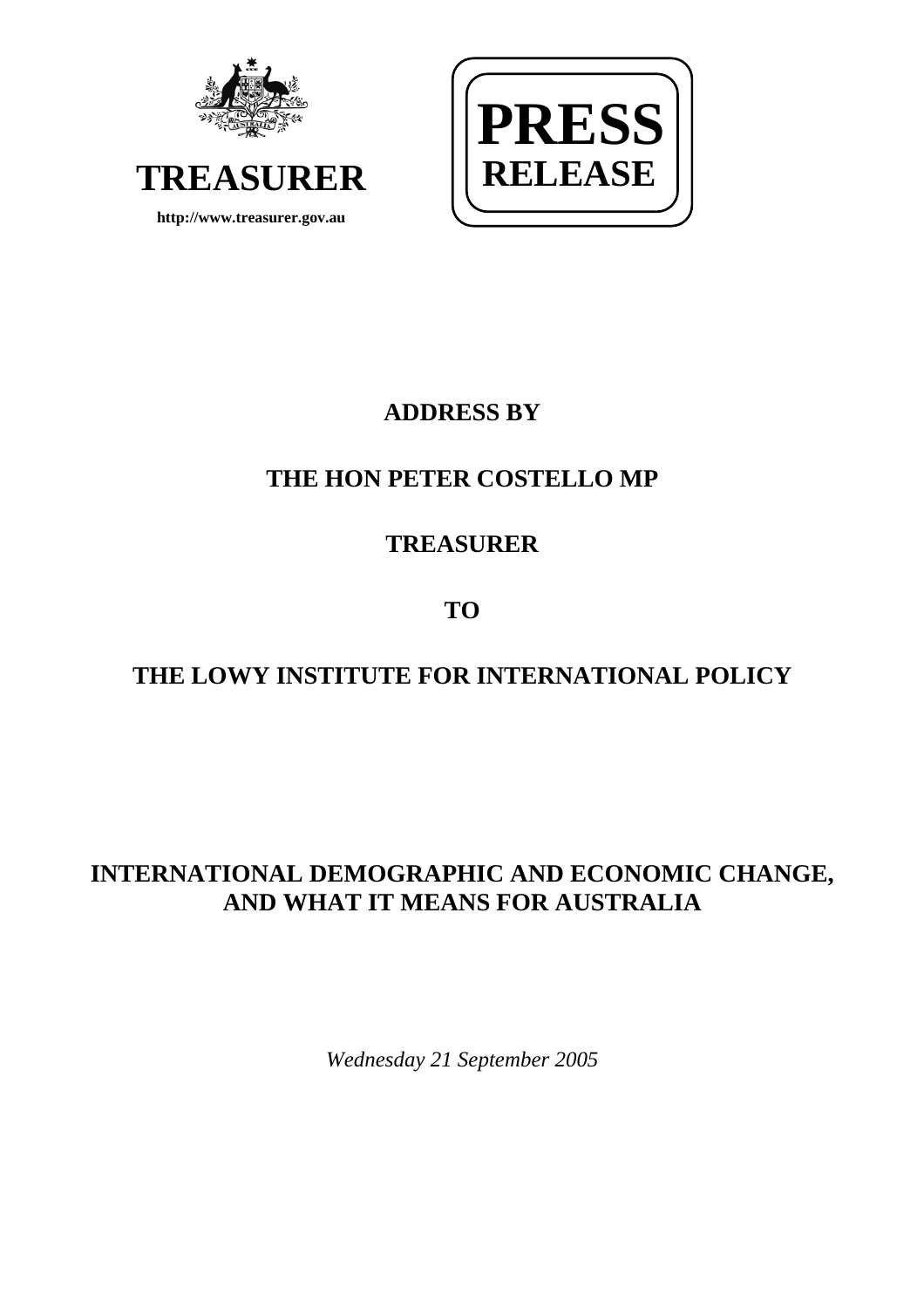Three years ago Australia's first Intergenerational Report provided a framework for thinking about the economic challenges Australia will face over the next 40 years.

The Report looked at domestic demographic developments and how they might impact on Australia over the long term. It highlighted the effects of declining fertility rates over the last 40 years and how that, together with increased life expectancy, will contribute to the ageing of our population. The Report detailed how an ageing population will subdue economic growth but increase fiscal pressures.

Out of that report came a framework for thinking about the components of long-term economic growth – known by shorthand as the 3 "Ps" - Population, Participation and Productivity.

An increasing population (on consistent participation and productivity) will build the size of an economy. A stable population with a declining participation rate caused by population ageing will, other things being equal, slow the growth of an economy. And, everything else being equal, an economy where productivity is increasing will generate a larger economy.

Over the long term, a country's economic prospects derive from the level of its population, the engagement of the population in the workforce and the level of their output. These factors will shape and influence Australia's future, but so too, will they shape the countries around us.

Today I want to talk about the long term, changes these factors will have on our region and the globe and think about how we should respond.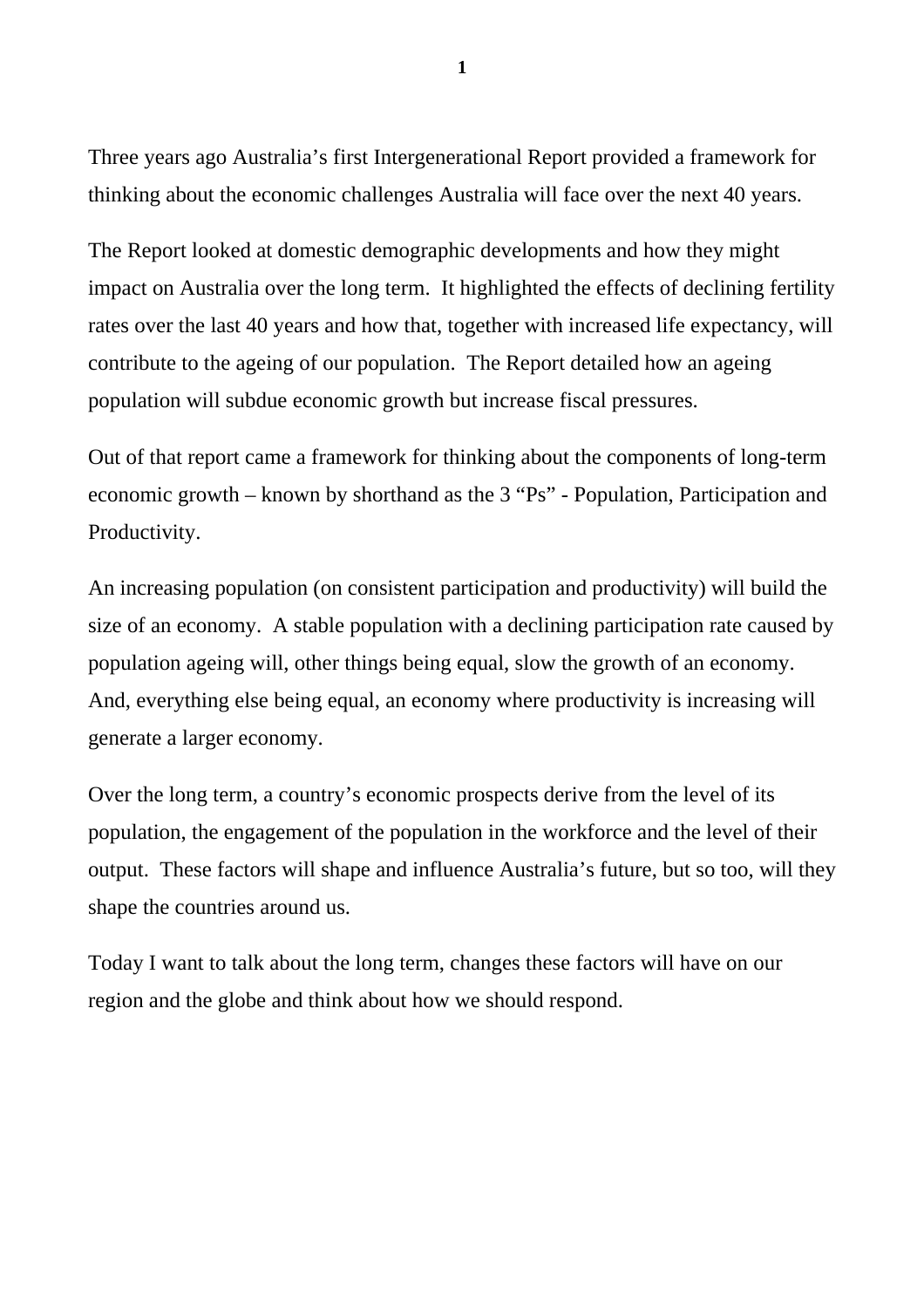Population and Economic Development

The United Nations in its population data base lists Australia as the  $53<sup>rd</sup>$  largest country, by population, in the world.

| Rank           | <b>Country</b>       | <b>Population '000</b> |
|----------------|----------------------|------------------------|
| 1              | China                | 1,315,844              |
| $\overline{2}$ | India                | 1,103,371              |
| 3              | <b>United States</b> | 298,213                |
| 4              | Indonesia            | 222,781                |
| 5              | <b>Brazil</b>        | 186,105                |
| 6              | Pakistan             | 157,935                |
| 7              | Russia               | 143,202                |
| 8              | Bangladesh           | 141,842                |
| 9              | Nigeria              | 131,530                |
| 10             | Japan                | 128,805                |
|                |                      |                        |
| 49             | Ghana                | 22,113                 |
| 50             | Romania              | 21,711                 |
| 51             | Yemen                | 20,975                 |
| 52             | Sri Lanka            | 20,743                 |
| 53             | <b>Australia</b>     | 20,155                 |
| 54             | Mozambique           | 19,792                 |
| 55             | Syria                | 19,043                 |
| 56             | Madagascar           | 18,606                 |
| 57             | Cote d'Ivore         | 18,154                 |
| 58             | Cameroon             | 16,322                 |

TABLE [1](#page-2-0). Population by Selected Country<sup>1</sup>

Australia's share of global population is less than one third of 1%.

But Australia has a very high per capita GDP. This is due mainly to our high productivity levels. As a result, although Australia is  $53<sup>rd</sup>$  by population, in 2004 it was the 13<sup>th</sup> largest economy in the world at US\$ market exchange rates. Our economic strength boosts our standing in global league ladders.

<span id="page-2-0"></span><sup>&</sup>lt;sup>1</sup> Source: UN Population Database (2004 Revision) for 2005.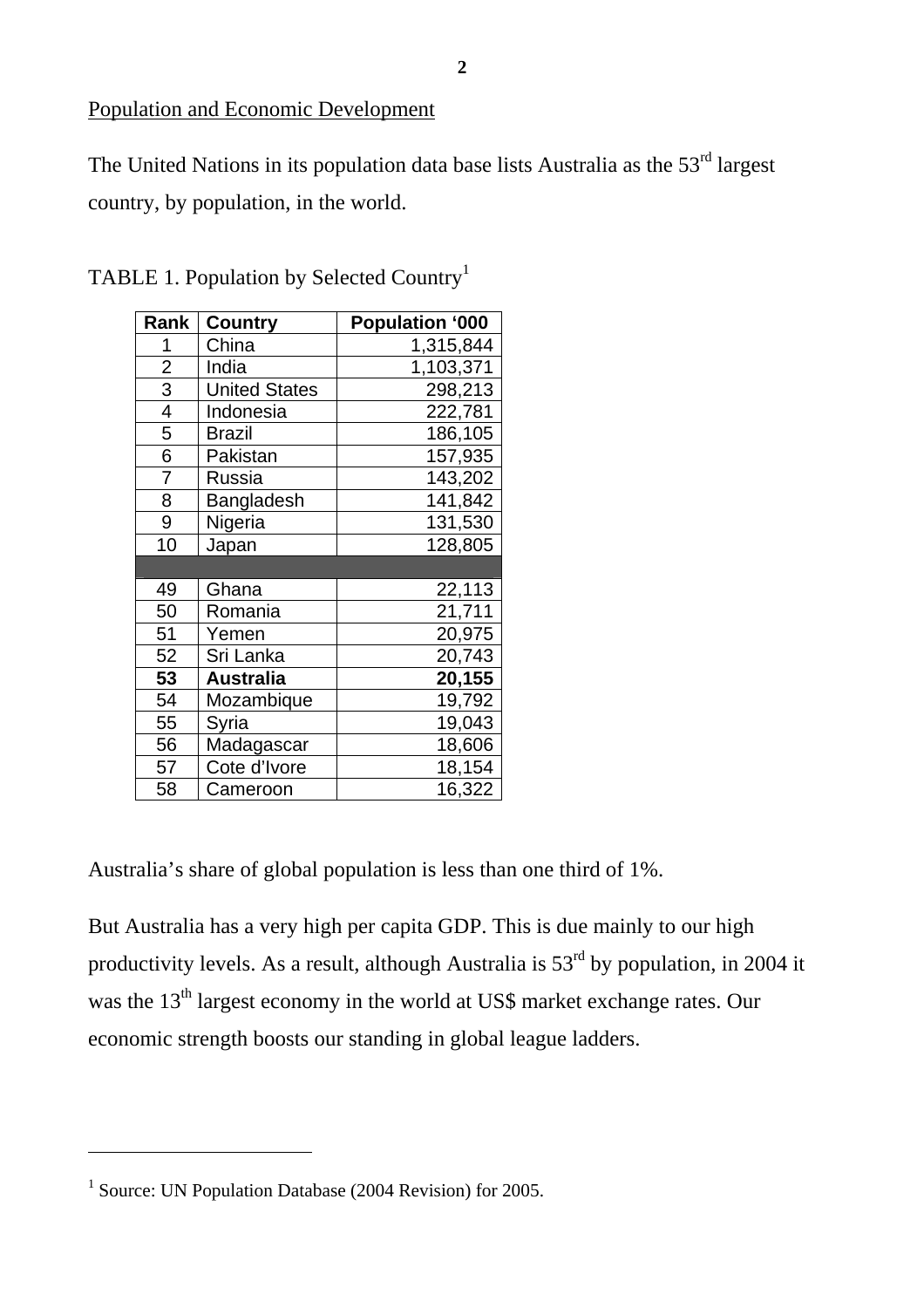|                |                       |                     | Per cent of |
|----------------|-----------------------|---------------------|-------------|
| Rank           | Country               | <b>US\$ billion</b> | world total |
| 1              | <b>United States</b>  | 11733.5             | 28.9        |
| $\overline{2}$ | Japan                 | 4668.4              | 11.5        |
| $\overline{3}$ | Germany               | 2706.7              | 6.7         |
| 4              | <b>United Kingdom</b> | 2125.5              | 5.2         |
| 5              | France                | 2018.1              | 5.0         |
| 6              | Italy                 | 1680.7              | 4.1         |
| 7              | China                 | 1649.4              | 4.1         |
| 8              | Canada                | 995.8               | 2.4         |
| 9              | Spain                 | 993.0               | 2.4         |
| 10             | Korea                 | 681.5               | 1.7         |
| 11             | Mexico                | 676.5               | 1.7         |
| 12             | India                 | 661.0               | 1.6         |
| 13             | <b>Australia</b>      | 617.6               | 1.5         |
| 14             | <b>Brazil</b>         | 599.7               | 1.5         |
| 15             | Russia                | 582.7               | 1.4         |
| 16             | Netherlands           | 578.0               | 1.4         |
| 17             | Switzerland           | 358.0               | 0.9         |
| 18             | Belgium               | 352.0               | 0.9         |
| 19             | Sweden                | 346.5               | 0.9         |
| 20             | Taiwan                | 305.2               | 0.8         |

TABLE [2](#page-3-0). Current GDP (2004, US\$ billion, market exchange rates)<sup>2</sup>

The size of an economy at market exchange rates, however, can vary dramatically as the exchange rate fluctuates, even if the underlying volume of goods and services it produces is unchanged.

When we compare the size of economies in different countries, the process is even more fraught since different countries have prices that can diverge dramatically – especially if those prices are controlled in some countries and if exchange rates are subject to administrative control.

Accordingly, when economists compare the volumes of goods and services produced or consumed across countries they usually revert to comparisons using purchasing

<span id="page-3-0"></span>Source: IMF WEO database, April 2005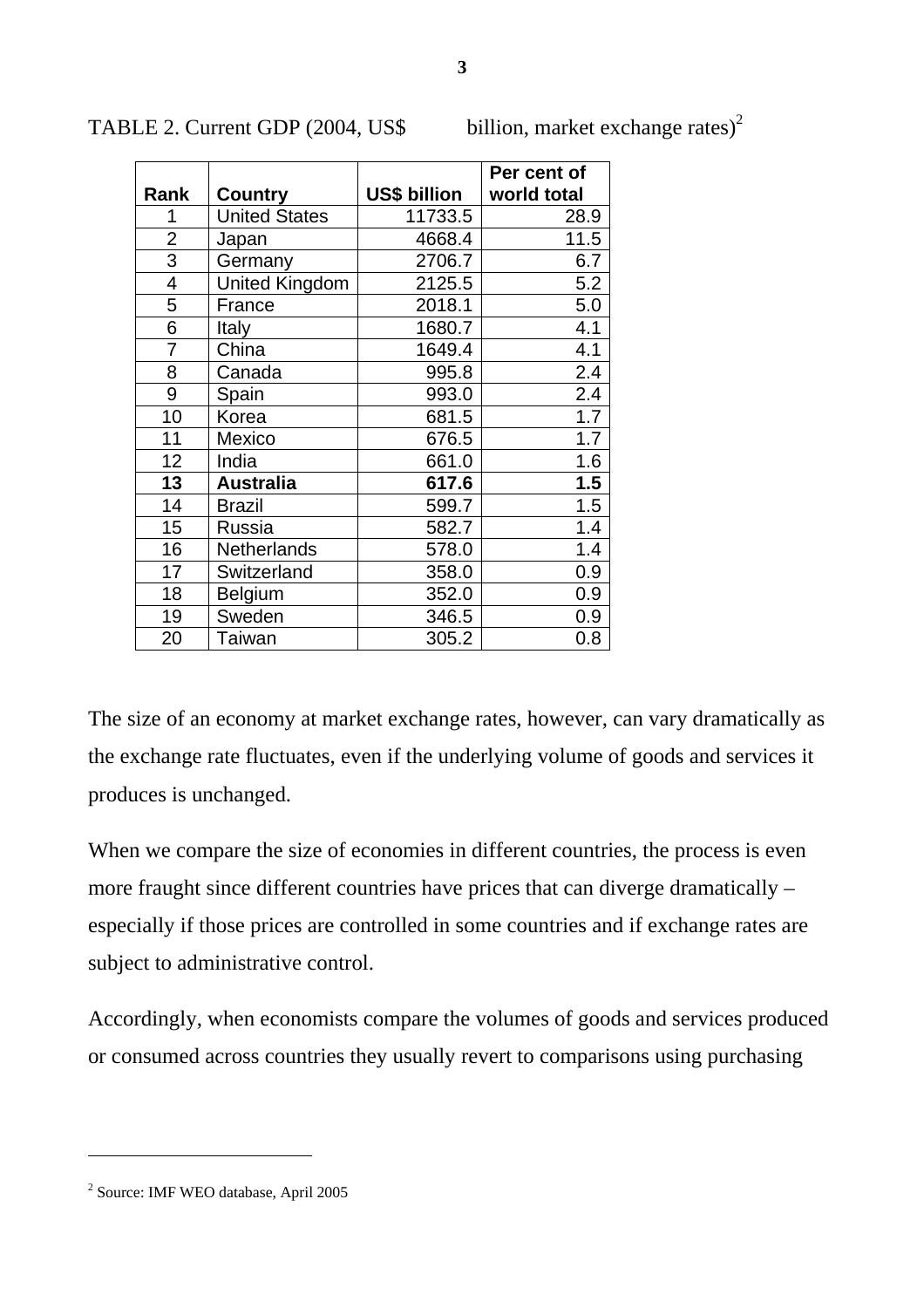power parity (PPP). (See Appendix for further detail on the use of PPP exchange rates in GDP estimates).

|                |                       |                     | Per cent of |
|----------------|-----------------------|---------------------|-------------|
| Rank           | <b>Country</b>        | <b>US\$ billion</b> | world total |
| 1              | <b>United States</b>  | 11605.2             | 20.9        |
| $\overline{2}$ | China                 | 7334.3              | 13.2        |
| $\overline{3}$ | Japan                 | 3817.2              | 6.9         |
| 4              | India                 | 3290.8              | 5.9         |
| 5              | Germany               | 2391.6              | 4.3         |
| 6              | <b>United Kingdom</b> | 1736.4              | 3.1         |
| $\overline{7}$ | France                | 1724.6              | 3.1         |
| 8              | Italy                 | 1620.5              | 2.9         |
| 9              | <b>Brazil</b>         | 1461.6              | 2.6         |
| 10             | Russia                | 1449.2              | 2.6         |
| 11             | Canada                | 1050.5              | 1.9         |
| 12             | Korea                 | 1029.8              | 1.9         |
| 13             | Mexico                | 1005.0              | 1.8         |
| 14             | Spain                 | 971.7               | 1.7         |
| 15             | Indonesia             | 801.4               | 1.4         |
| 16             | <b>Australia</b>      | 602.1               | 1.1         |
| 17             | Taiwan                | 589.5               | 1.1         |
| 18             | Turkey                | 529.6               | 1.0         |
| 19             | Iran                  | 518.8               | 0.9         |
| 20             | <b>Thailand</b>       | 512.3               | 0.9         |

TABLE [3](#page-4-0). Current GDP (2004, US\$ billion, PPP exchange rates)<sup>3</sup>

You can see again in this Table that Australia, although small in population, has an economy which outperforms much more populous nations and is measured as the  $16<sup>th</sup>$ largest economy in the world. Our share of global GDP is 4 or 5 times our share of population. Notice that on this table China is the world's  $2<sup>nd</sup>$  largest economy with 13.2 per cent of world GDP compared to the  $7<sup>th</sup>$  largest with 4.1 per cent as shown in Table 2.

What helps make the United States the world's superpower is that although it has only the third largest population in the world, that population is extremely productive.

<span id="page-4-0"></span><sup>3</sup> Source: IMF WEO database, April 2005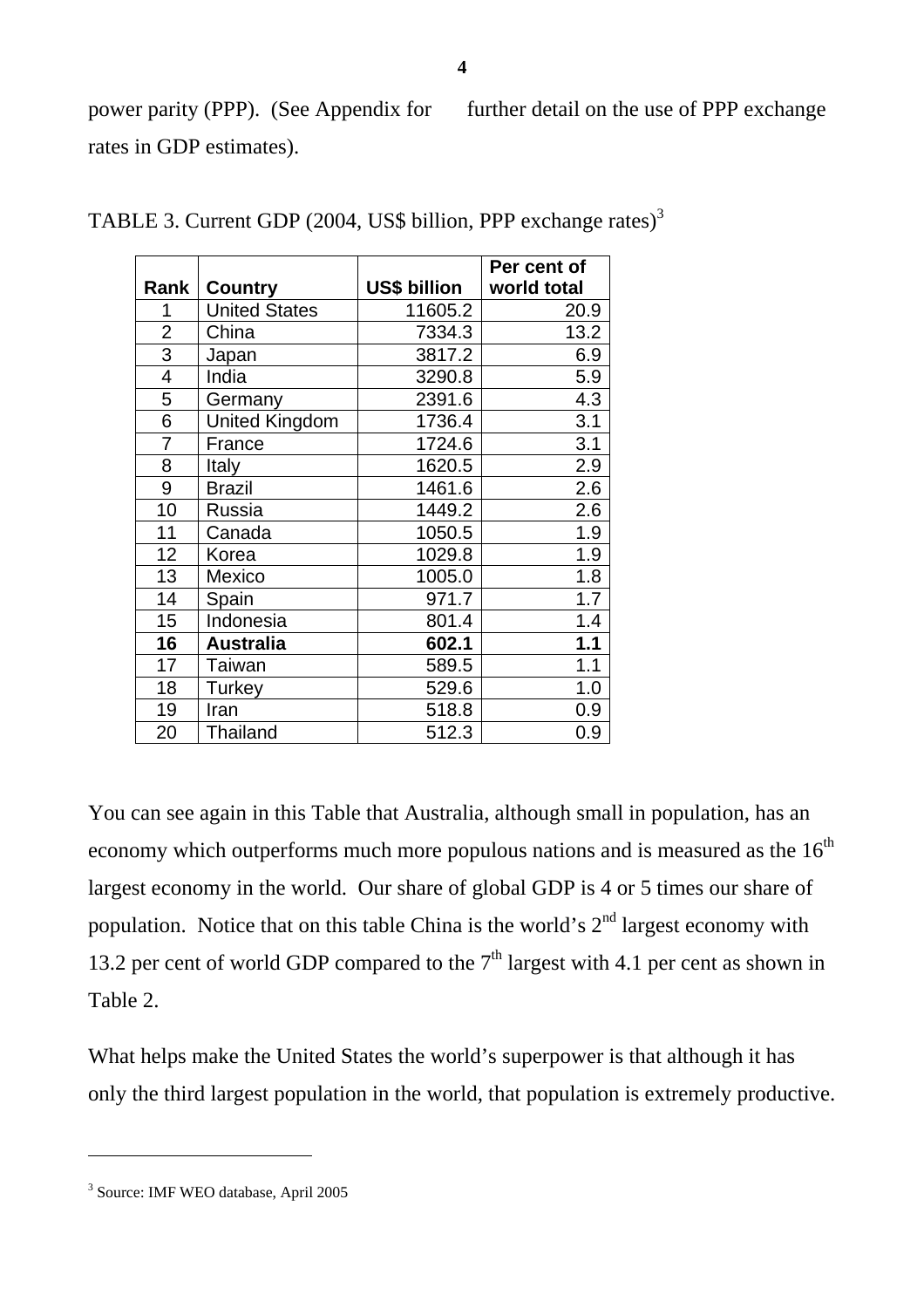It is this productiveness (GDP per capita) which 'supersizes' the US economy to be far stronger than any other country.

Further, in contrast to other developed economies, the United States has high spending on defence -- around 4% of GDP. This makes its spending larger than the rest of the G7 combined and, at US exchange rates, its defence spending is greater than the next 20 countries of the world combined.

A strong economy with a strong military is also matched with a very strong sense of mission and powerful ideas which are another, perhaps the most important, reason for US influence in the world.

The rise of the US economy is, however, a comparatively recent phenomenon. An OECD study (*The World Economy* by Angus Maddison) estimates that the US share of world GDP increased from 1.8% in 1820, to 8.9% in 1870, to 19.1% in 1913 and 27.3% in 1950. This rise was due to a combination of strong population growth and rising productivity.

### The next 50 years

 $\overline{a}$ 

As we look out over the next 50 years, what changes do we see to the global power balance?

First of all, let us try to extrapolate population shifts. If the global population was represented by 100 peopl[e\\*](#page-5-0) in 2005, then 5 would be in the US, 11 in Europe, 20 in China, 17 in India, 14 in Africa and, alas, less than one third of a person in Australia.

If there were 100 people in the world today, then projecting forward to 2050 there would be 140 people -- that is a 40% increase. But if we standardise back to 100 again we would see the US proportion of global population is hardly going to change.

<span id="page-5-0"></span><sup>\*</sup> This thought experiment was suggested by the former US Deputy Secretary of State Richard Armitage at a recent Australia – American Leadership Dialogue. The numbers used here are mine and taken from the UN Population Database.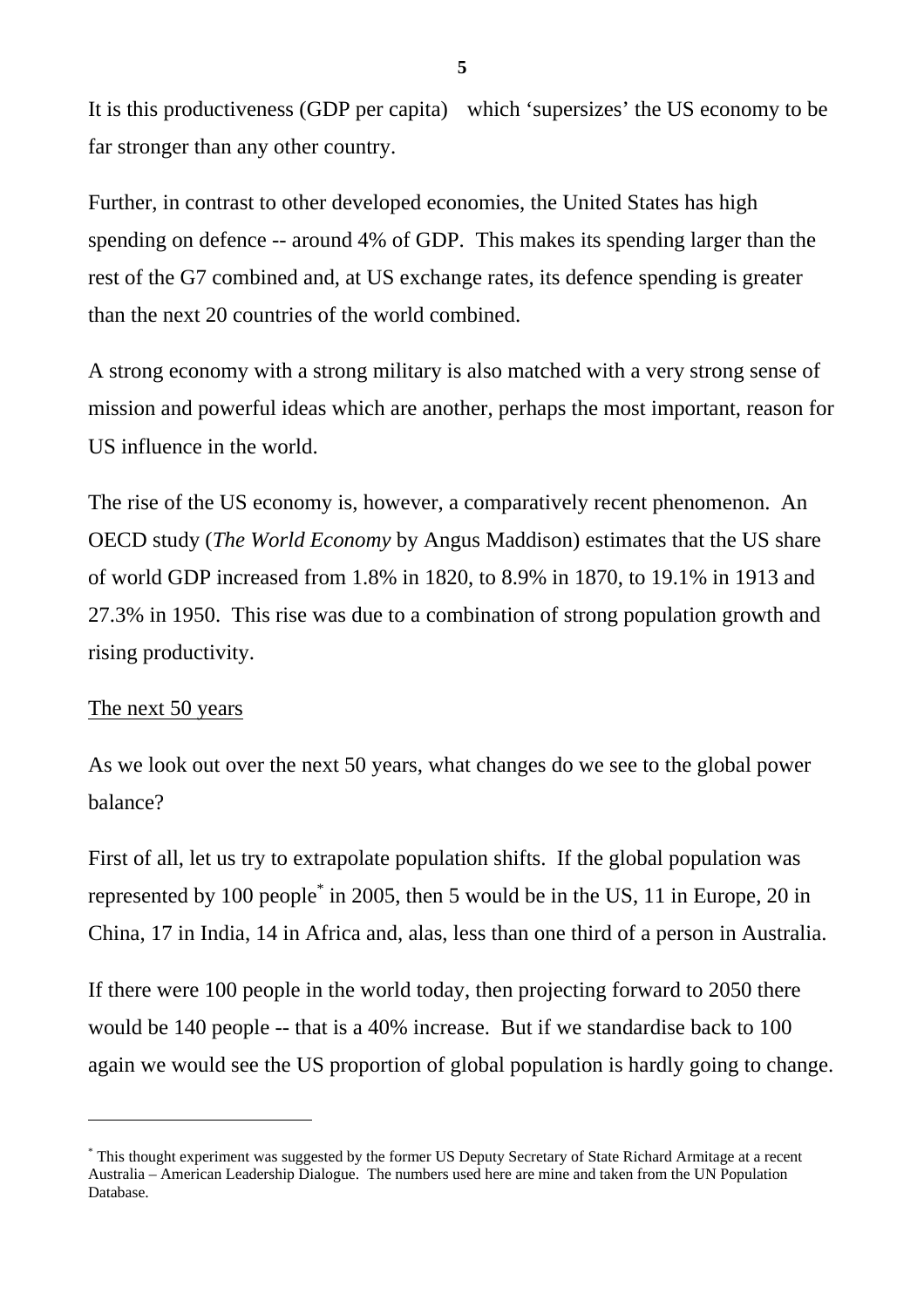The proportion of the world's population in Europe and China will fall. And the proportion living in Africa will increase. The big population shift in the next half century will be to Africa.

|                  | <b>2005 Share</b> | 2050 Share | 2050 (2005 plus<br>projected growth rate<br>of population) |
|------------------|-------------------|------------|------------------------------------------------------------|
| World            | 100.0             | 100.0      | 140.4                                                      |
| US               | 4.6               | 4.4        | 6.1                                                        |
| Europe           | 11.3              | 7.2        | 10.1                                                       |
| China            | 20.4              | 15.3       | 21.5                                                       |
| India            | 17.1              | 17.5       | 24.6                                                       |
| Africa           | 14.0              | 21.3       | 30.0                                                       |
| <b>ASEAN</b>     | 9.1               | 8.3        | 12.4                                                       |
| Japan            | 2.1               | 1.2        | 1.8                                                        |
| S. Korea         | 0.8               | 0.5        | 0.7                                                        |
| Other            | 20.3              | 23.9       | 32.7                                                       |
| <b>Australia</b> | 0.3               | 0.3        | 0.4                                                        |

TABLE [4](#page-6-0). Share of Global Populations<sup>4</sup>

 $\overline{a}$ 

It may surprise many that China's share of the world population is going to decline, but it is a consequence of declining fertility rates. Fifty years ago, China had an estimated fertility rate of roughly 6. Today it is around 1.7 – the same as Australia. While China has a much lower aged dependency ratio than Australia today, it will be much the same as Australia's by 2050, and higher than the United States' ratio in that year. In the decades leading to the middle of this century, China's population will age, and age very fast. Between now and then, the economic rise of China will be based on productivity growth, not on population.

<span id="page-6-0"></span><sup>&</sup>lt;sup>4</sup> Source: Treasury calculations based on UN Population Division projections. Due to rounding, individual country and region figures will not add up exactly to the world figure.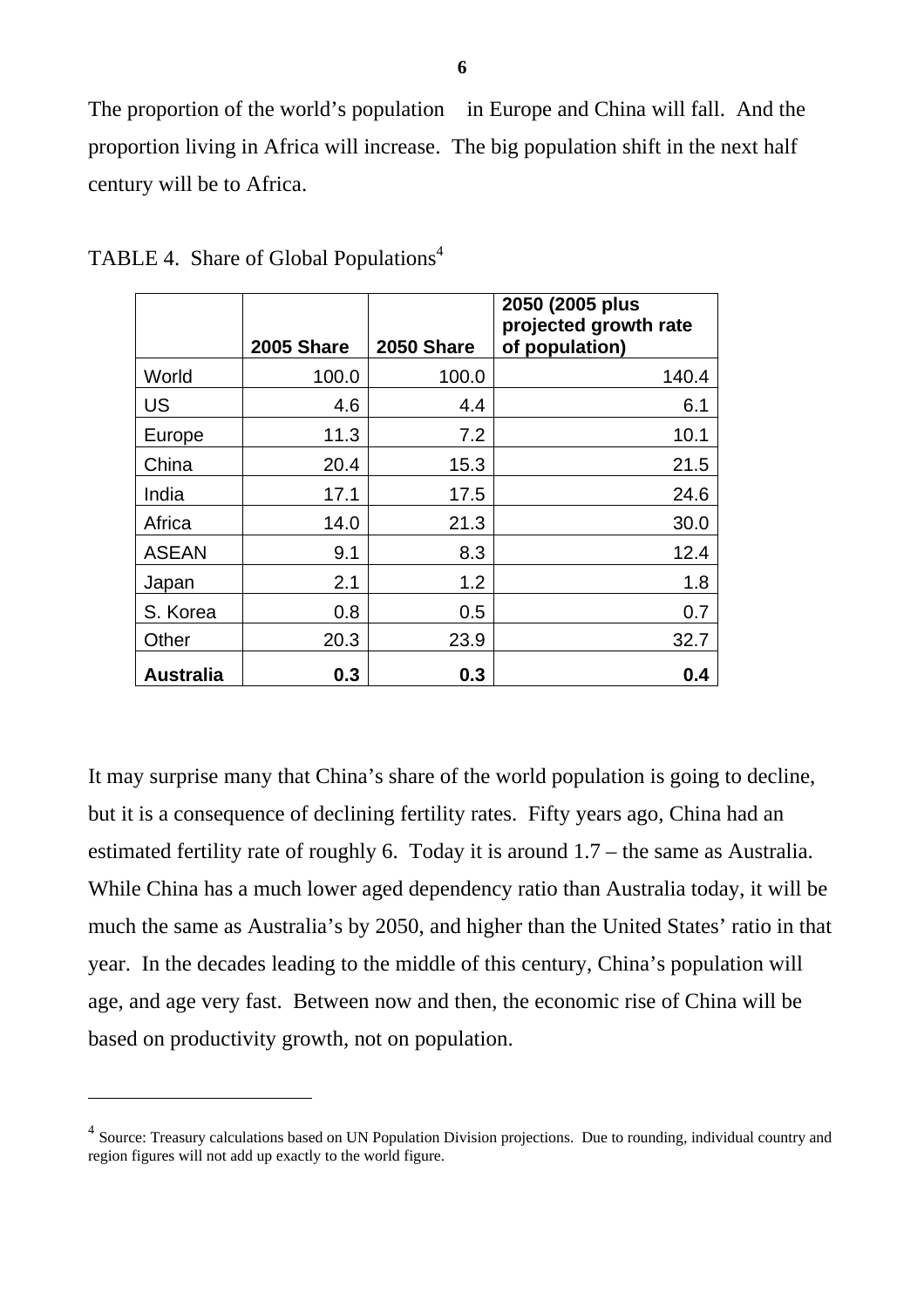China's economy has been emerging from lost decades of economic underperformance. It has been opening its markets, reforming its economy, and moving its people into more productive work due to rapid industrialisation. Together, these changes are generating huge rates of economic growth. Because this is occurring in the world's most populous nation, this growth is spurring global commodity markets. In fact, China now provides the single greatest source of world economic growth.

As India continues its decade-long emergence from the dead hand of socialism and further opens itself to international markets, much the same has started to occur, although it is not as advanced yet as China.

Table 3 above presented the most authoritative estimates of present day GDP in PPP terms. It shows that while the US is still the world's largest economy, the gap between it and China and India is far smaller than estimates using market exchange rates.

Projections using PPP rates and drawing on OECD, IMF and UN data suggest that the share of global GDP accounted for by China and India will increase very rapidly over the period to 2050. While such projections are fraught with difficulty, plausible assumptions can generate projections of China's share of global GDP rising from around 13% now to over 20% in 2050, while India's rises from close to 6% to over 12% (See appendix for detail on these assumptions). In contrast, the shares of the US and Europe, both currently over 20%, could fall to 14% and 10% respectively.<sup>[5](#page-7-0)</sup>

 $\overline{a}$ 

<span id="page-7-0"></span><sup>&</sup>lt;sup>5</sup> When GDP figures are measured by market exchange rates, China and India's estimated share in the global economy is smaller.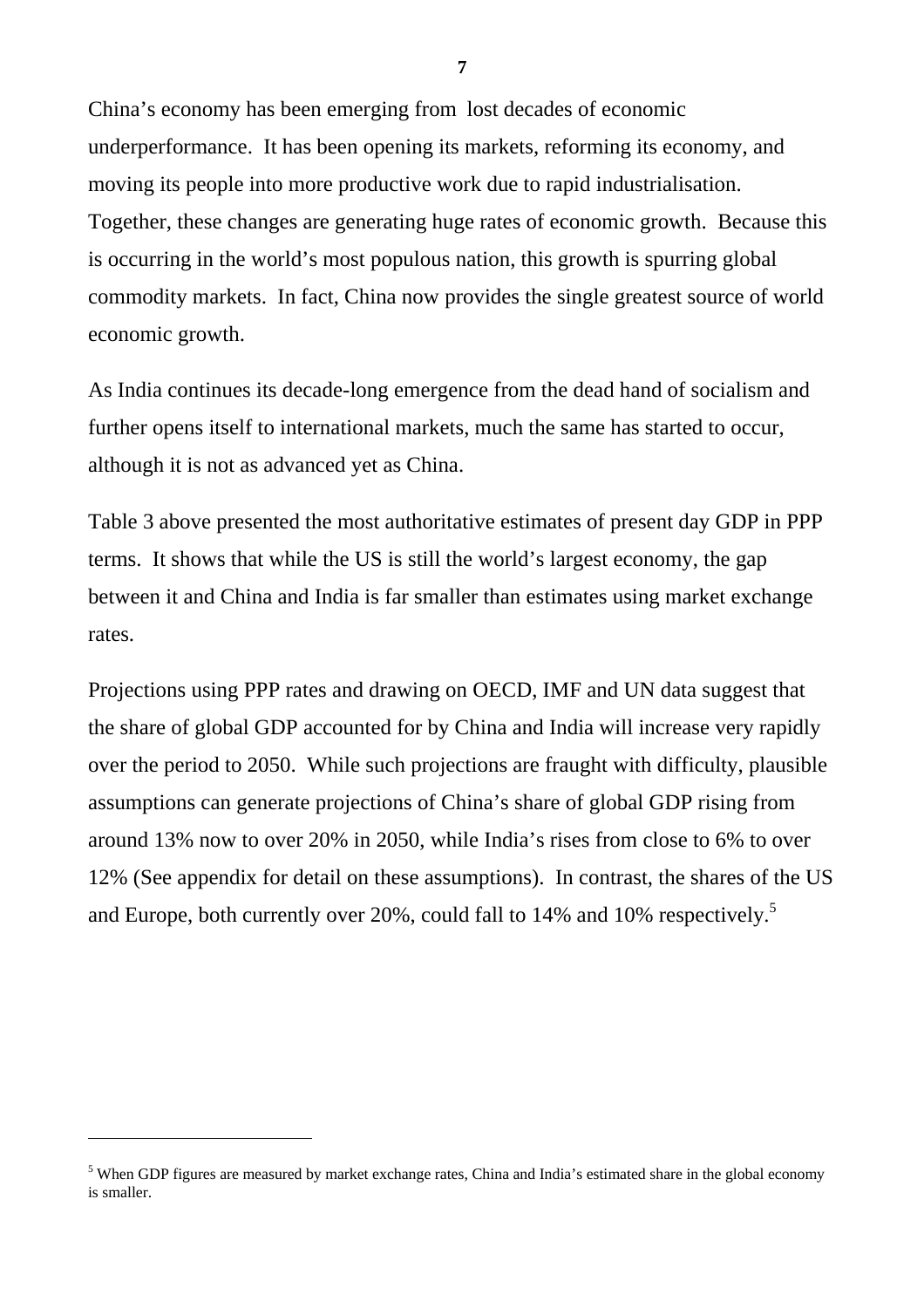| Share of World GDP (%) | 2004 | 2050 |
|------------------------|------|------|
| China                  | 13.2 | 20.3 |
| India                  | 5.9  | 12.3 |
| US.                    | 20.9 | 14.3 |
| Europe                 | 21.0 | 10.0 |
| Australia              | 11   | 0.7  |

TABLE 5. Share of Global GDP PPP<sup>[6](#page-8-0)</sup>

Will this happen? We cannot be too sure about the size of economies half a century away. But we can be sure that on current trends, China and India will become increasingly important parts of the global economy.

We should not be surprised by this. In PPP terms, China's economy is already nearly twice the size of Japan's economy, three times the size of Germany's, and more than four times as large as the British economy. But bear in mind that while China's economic size may rapidly approach that of the US, it will remain dramatically smaller than the US in financial and capital market terms.

What this does suggest for the world of 2050 is that China and India are likely to be completing their re-emergence as major powers. I say re-emergence because until around 1700, China and India were nearly as rich as Europe in per capita income terms. According to one estimate, in 1700 they accounted for close to half of global economic activity. Indeed, some might see the past 300 years as an historical aberration – a period where the industrial revolution transformed Europe and the West through an extraordinary productivity surge, leaving much of the East behind.

<span id="page-8-0"></span><sup>6</sup> Source: IMF data and Treasury Estimates 2005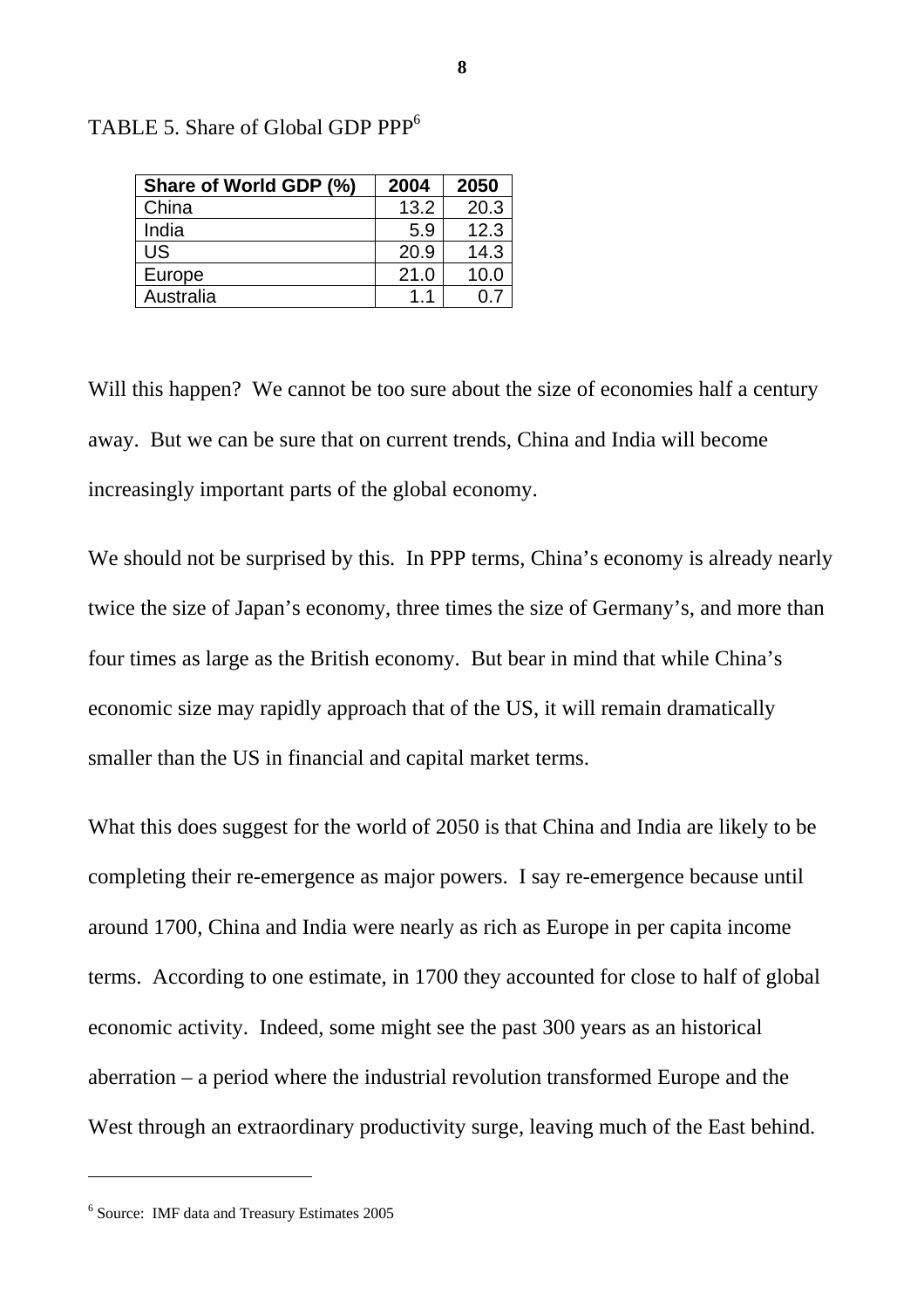As the industrial revolution shifts to China and India, their share in the global economy may be returning to historical levels.

If Western countries account for a smaller share of the world's population and economy in 2050, it does not necessarily follow that their influence over global events will decline. Military power, technological leadership, the shape and focus of global institutions, the robustness of alliances, social cohesion, human skills, cultural influence, and financial weight also need to be taken into account.

But demography and economic growth will powerfully influence the strength of nations; they will place new pressures on global institutions; and they may lead to new sources of tension, conflict and insecurity.

A small population, but strong economy like Australia must ask how will it secure its interests in a shifting strategic landscape -- not only today, but for the next generation of Australians.

### Securing Australia's Interests

Throughout Australia's history, we have sought to shape regional and global developments:-

- This has been true in all the wars Australia has fought, including the war on terrorism we are prosecuting now;
- Coming out of the World Wars, Australia was actively engaged in the Versailles Peace Conference; the Bretton Woods Conference establishing the IMF and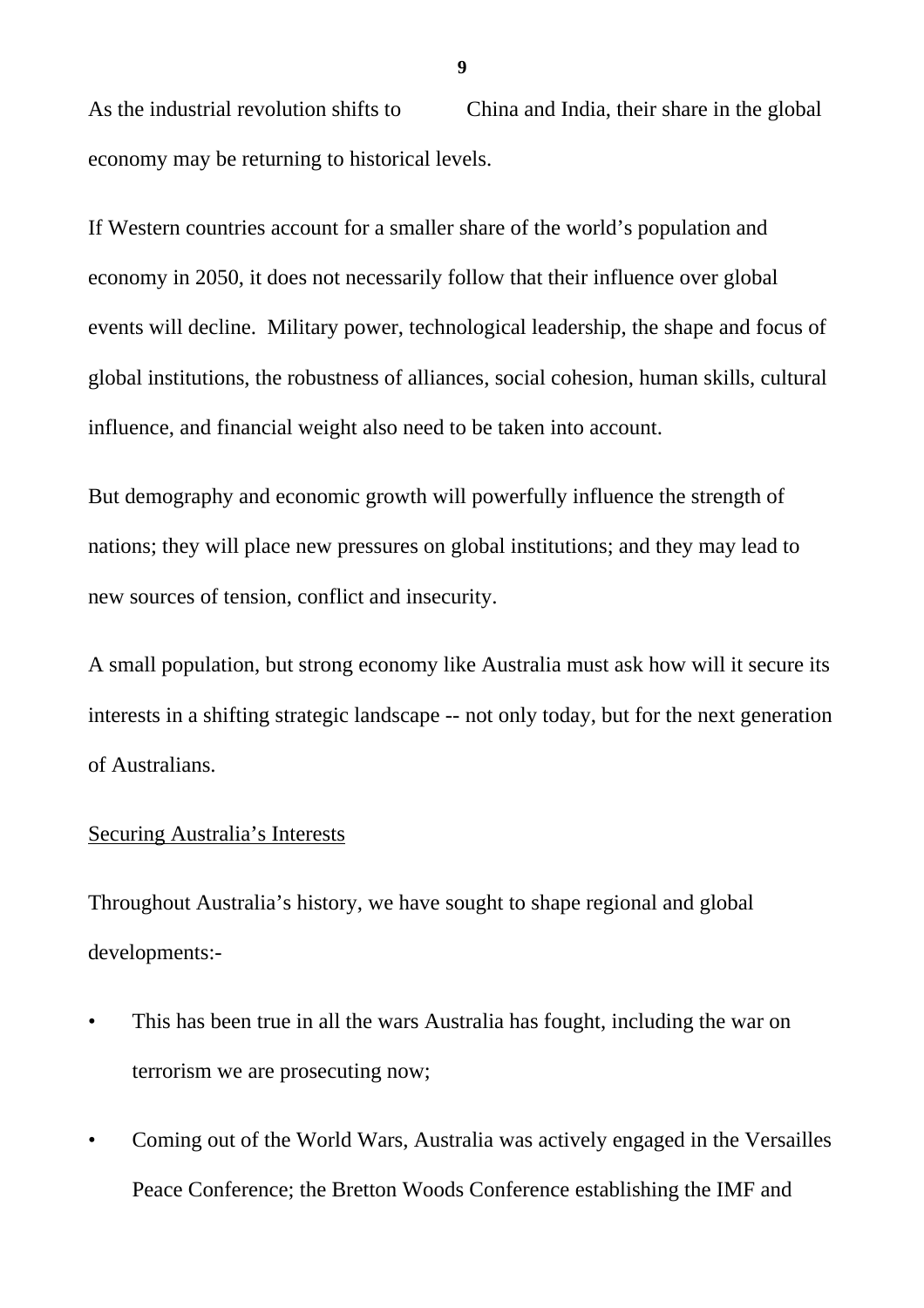World Bank; and the San Francisco Conference which founded the United Nations 60 years ago;

• Progressively since the Second World War, Australian governments have engaged our region – through the Colombo Plan, APEC, our financial assistance to countries riven by the 1997 Asian financial crisis, and our response to the Boxing Day tsunami.

The question for us, taking into account the shifting demographics and economics, is how do we best place ourselves to look after our future?

(i) First, we should understand that medium and smaller players benefit from rulesbased systems.

As a medium-size, increasingly outward-oriented economy, Australia benefits enormously from an open, rules-based multilateral trading system.

Agreed rules and dispute resolution mechanisms provide a fair and transparent basis for resolving commercial disputes between countries. If these disputes were resolved by sheer power or force it would not be in anybody's interest but especially not in the interest of the smaller players.

Trade liberalisation can and should be pursued at all levels – bilaterally, regionally and globally. But bilateral trade agreements can never replace the benefits of an open, rules-based trading system embodied in the WTO.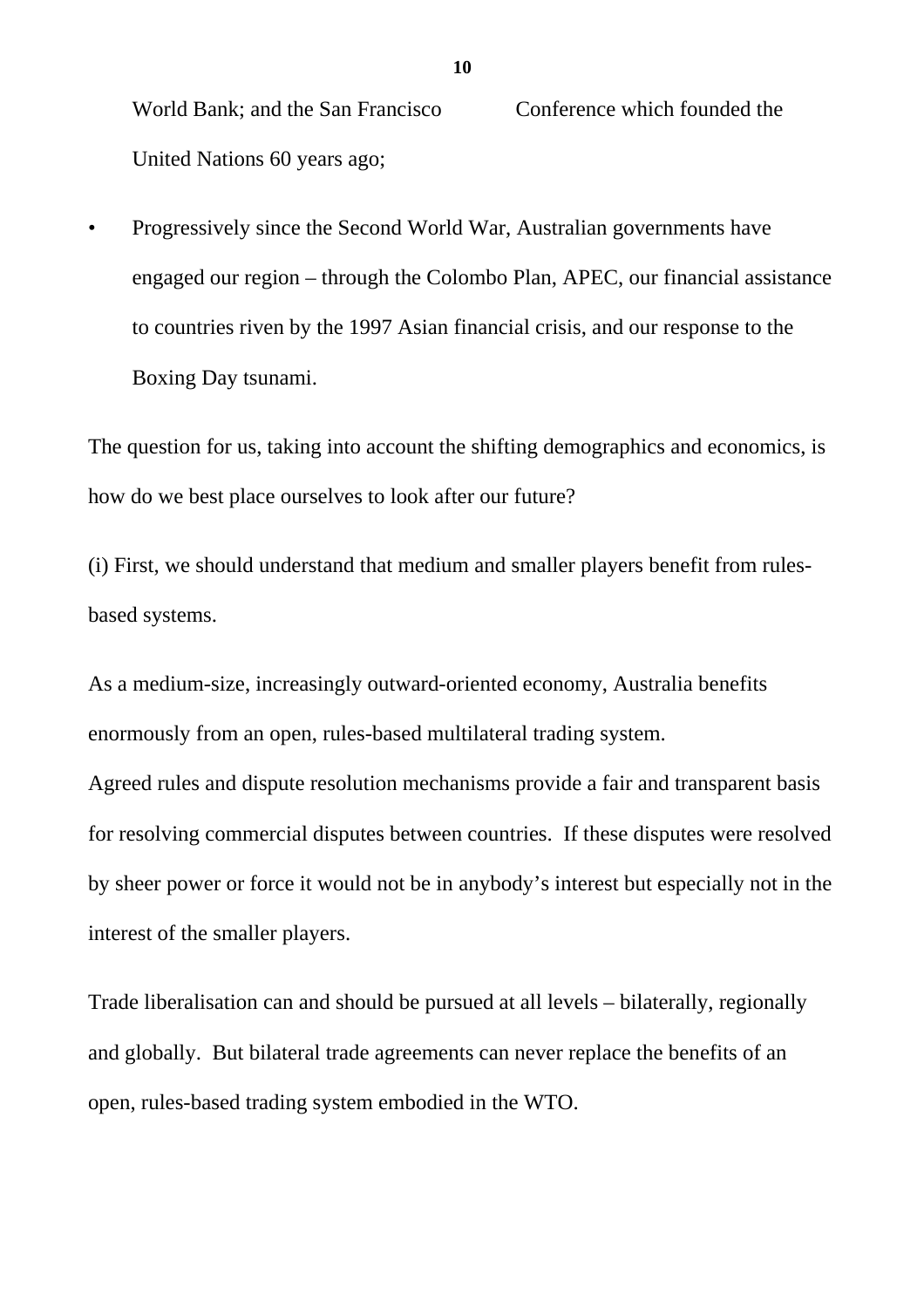The United Nations was conceived as an international forum to lay down rules and arbitrate between countries on a fair and equal basis. On occasions it has done this. But its structure means it is deeply flawed. Australia should continue to support United Nations reform and other multilateral organisations which attempt to administer an international rules-based system. But being mindful of their limitations we should not place all of our future in the hands of these institutions.

(ii) Second, Australia benefits from strong alliances which reflect our values and enhance our interests.

The US alliance has underpinned Australia's security since the Second World War. It will continue to be the cornerstone of the defence of Australia against any wouldbe threat from a great power.

The US alliance gives Australia access to leading edge US technologies and intelligence; it fosters close working partnerships between US and Australian military forces; and it provides an opportunity for Australia to influence US thinking on key regional and global issues.

The US alliance is founded in common interest but especially common values. This is what gives it strength. Two countries that share language, an immigration experience, democratic political systems, and a similar rule of law are predisposed to be the kind of friends and allies that we are. But it is not inevitable. I have spoken recently about threats to this relationship. One cannot be careless about important friendships.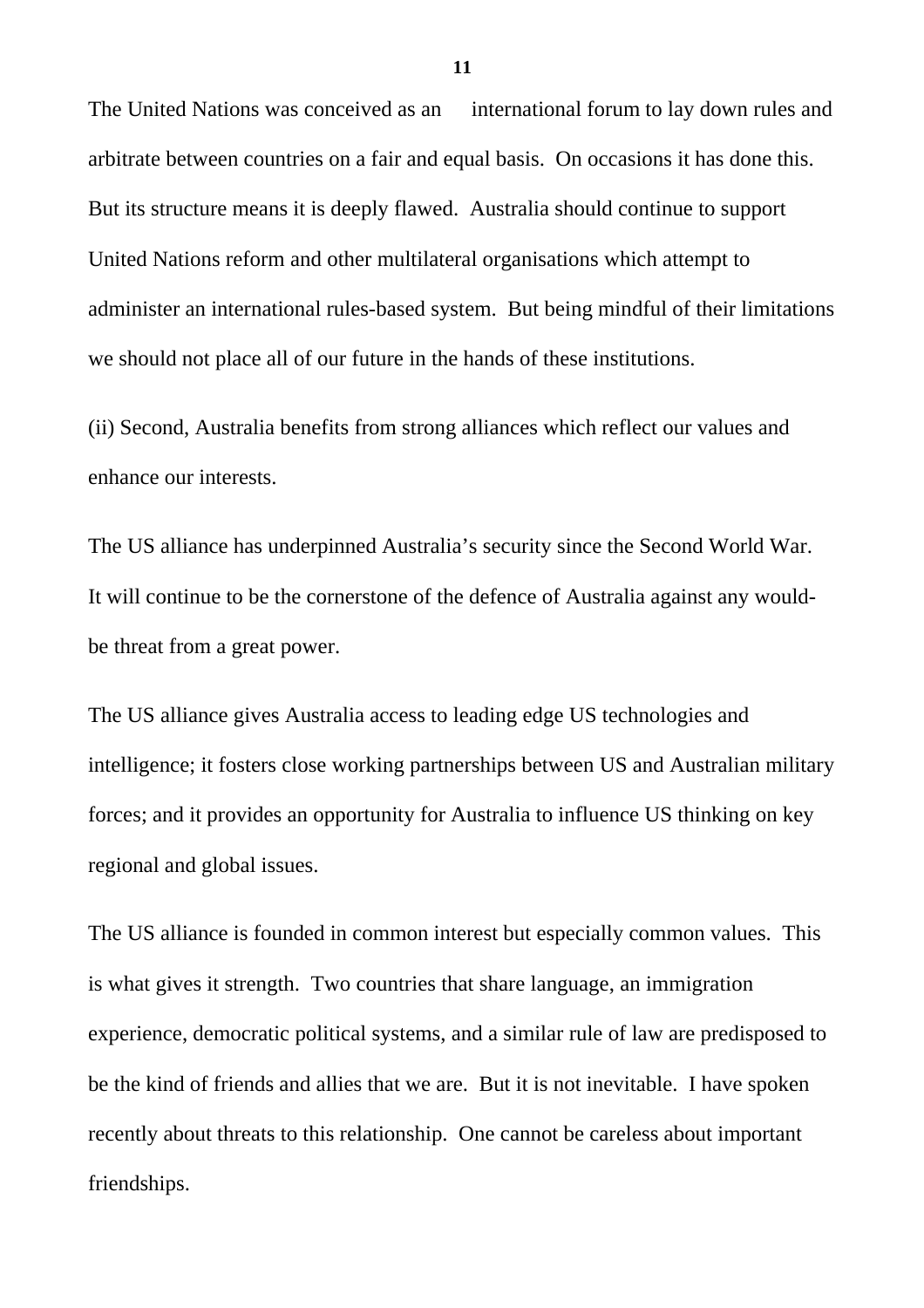(iii) Third, Australia will continue to deepen and broaden our engagement with the Asian region.

While Australia's economic and security interests are global in dimension, they find their sharpest expression in our own region.

The economic rise of China – and, in coming years, of India – will be the dominant narrative of the world economy in the years ahead. And it is working in our favour.

China is a growing market for our minerals and energy. Its increasingly efficient production is putting downward price pressure on mass-manufactures and restraining global inflation. The terms of trade have moved our way.

But as China rises it will become more than a market and a producer. It is already a huge source of world capital and it is likely to want to move into foreign direct equity investment. As China extends its commercial influence through the region, this will shift power balances.

It is important that all the countries of the region feel secure about these developments. Australia has a role to play in encouraging the integration of the region into the world economy and assisting that by sharing the lessons we have learned from our own experience.

Our security interests are tied up with Asia. This is an abiding strategic reality for Australia. Whether it be financial collapse, terror, avian flu or tsunami we have a very strong interest in cooperation and assistance in our region.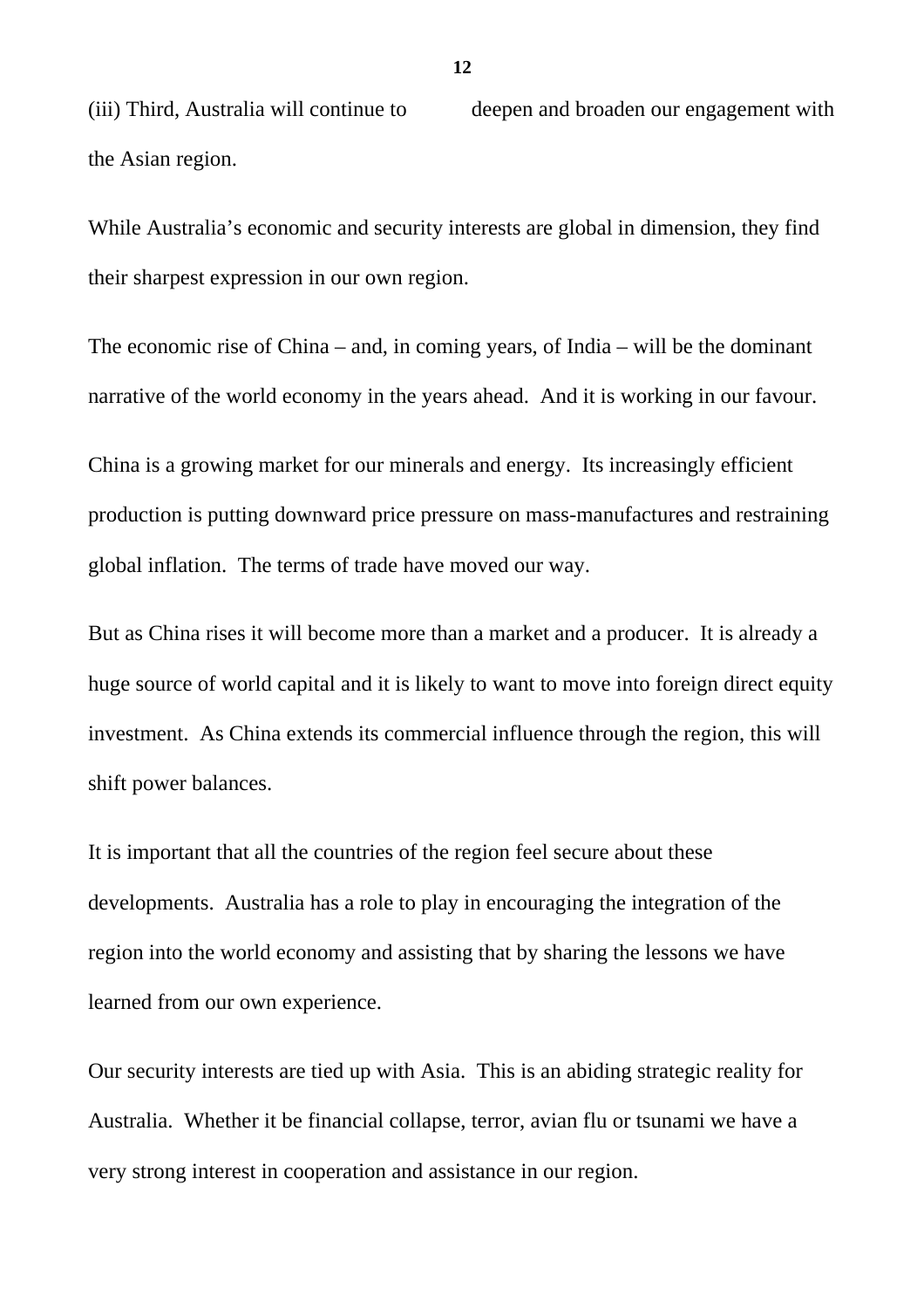(iv) The fourth policy orientation I would like to raise is the need to anticipate and respond flexibly to emerging threats to international security and prosperity.

I have spoken earlier of the advantages of multilateral institutions and their drawbacks.

In recent years, flexible, issue-focused coalitions and other groupings have come to the fore. Australia has been engaged in a number of these, including coalition operations in Afghanistan and Iraq and the Proliferation Security Initiative – a broad coalition of countries working to stop illegal flows of WMD materials and technology.

These initiatives are not confined to security questions.

In July this year, Australia – along with the US, Japan, China, India and South Korea - announced the establishment of a partnership to meet the challenges of climate change, energy security and air pollution. This partnership – the Asia-Pacific Partnership on Clean Development and Climate – brings together countries which account for 45 per cent of the world's population and close to half the world's energy consumption and greenhouse gas emissions.

Next year, Australia will hold the Chair of the Group of 20 Meeting of Finance Ministers and Central Bank Governors. Australia was very much involved in establishing this group in 1999 in the aftermath of the Asian financial crisis. It brings together the G7 and 'systemically significant' industrialised and emerging market economies, including China, Brazil, India, Indonesia and South Africa. The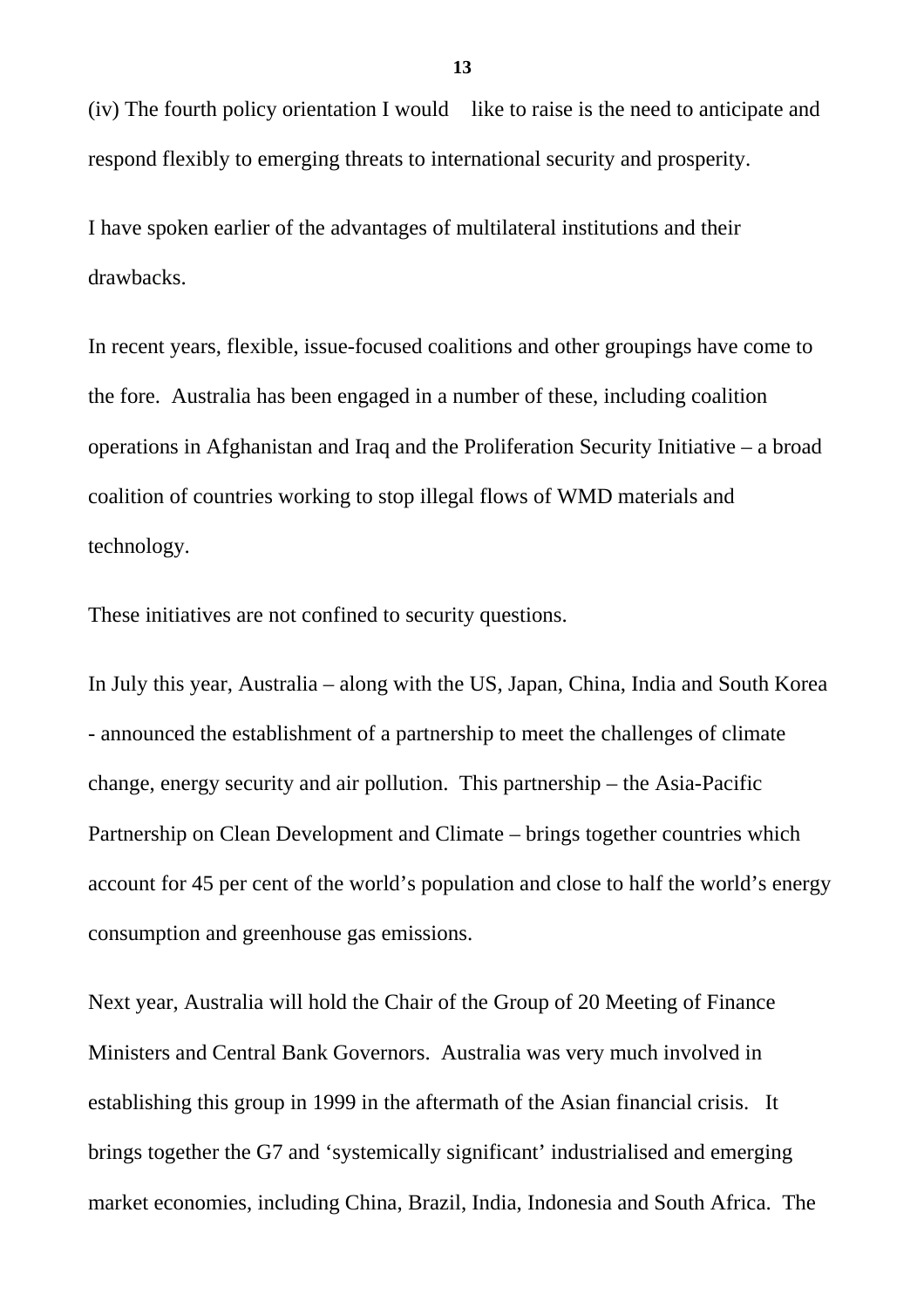G-20 has emerged as an influential forum driving debate on global economic developments and governance.

In the coming years, flexible groupings may be required to meet other challenges to international security and prosperity. Where established international mechanisms cannot do the job or cannot do them with the required range of consensus – Australia should be ready to engage with like-minded countries.

The orientations for international policy I've discussed here – support for rules-based systems; maintaining strong alliances; deepening our engagement in Asia; and participating in flexible, task-oriented groupings – provide a broad framework for securing Australia's interests in the world.

The emphasis that each of these orientations receives will differ over time – and from issue to issue. While some might say a stronger emphasis on one will necessarily detract from the others – I believe this is simplistic and mistaken.

Australia's strong alliance with the US, for example, is not inconsistent with our engagement with Asia. Our pursuit of bilateral and regional free trade agreements does not dilute our support for an open, multilateral trading system. Our participation in the G-20 does not detract from the importance we attach to the Bretton Woods institutions, the IMF and World Bank. In fact, the G-20 has emerged as a focal point for discussions on how these institutions can be reformed – and how they can better represent the emerging economic powers of our own region.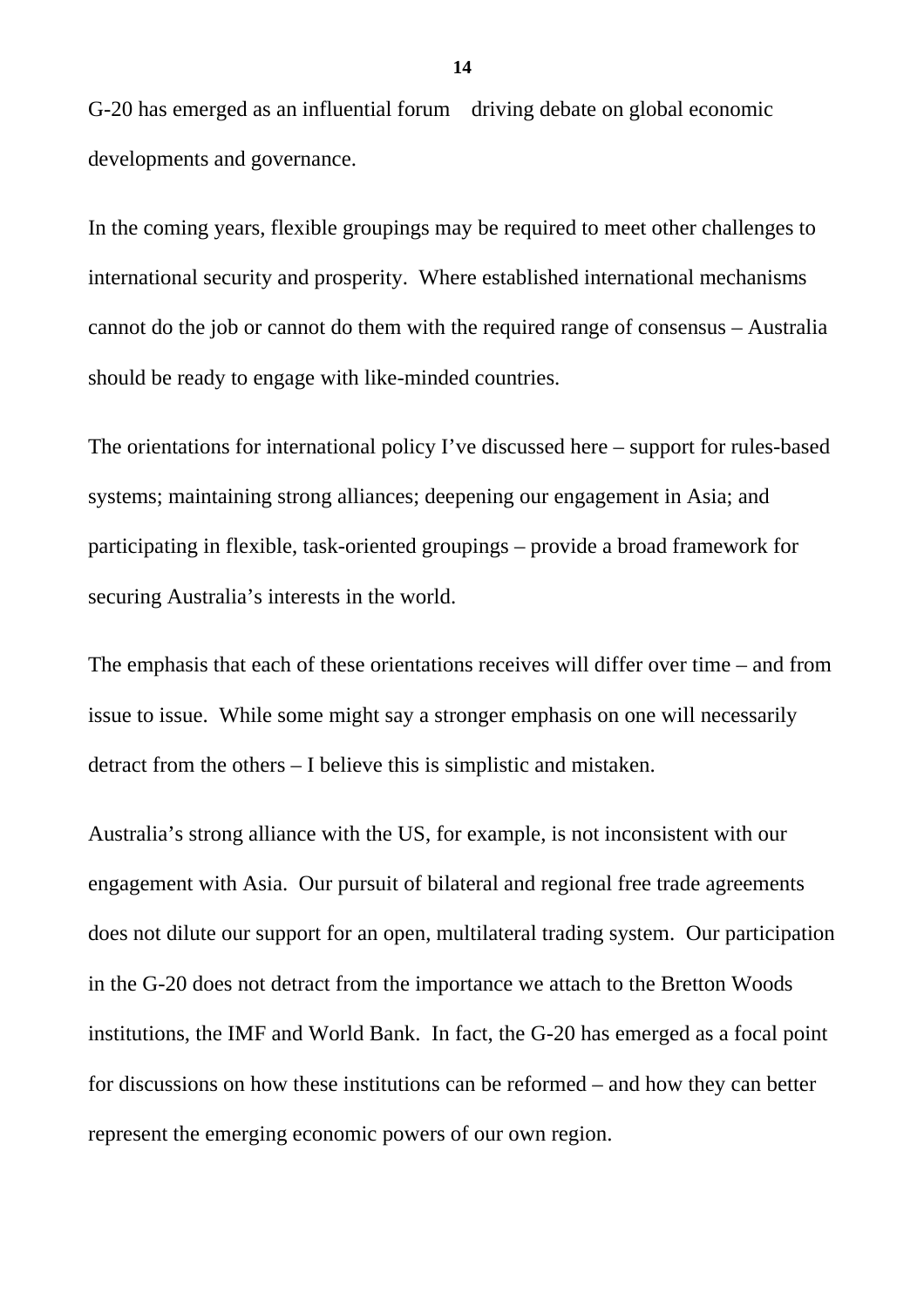#### Conclusion

The world economy is rebalancing and we have an opportunity to benefit from that. The re-balancing may raise security concerns on the part of some in our region but none that cannot be handled within a strong regional framework of cooperation and strong existing alliances.

Australia does not seek to rival the great powers. It would help our economic and strategic position to have a faster growing population. We are small in population but very much stronger in economic terms. We must be at the forefront of economic growth if we want to stay there.

We have lessons to share that can assist our neighbours and the region. We have never turned away from the world and it would be a strategic mistake to do so. Whilst understanding our limitations we should maximise our strengths. One of our strengths is our sophisticated economy. Another is our level of social cohesion. We are not divided by any great social or cultural cleavage. We should be careful to maintain that.

We bring a distinctive perspective  $-\text{but a sophisticated and useful one} - \text{to initiatives}$ on trade, energy, the response to terror, WMD proliferation and the international financial architecture.

We should work to assist real progress in these areas as a good global contributor but one that is conscious of our own strategic interest, an interest which happily coincides with those of our neighbours and the region.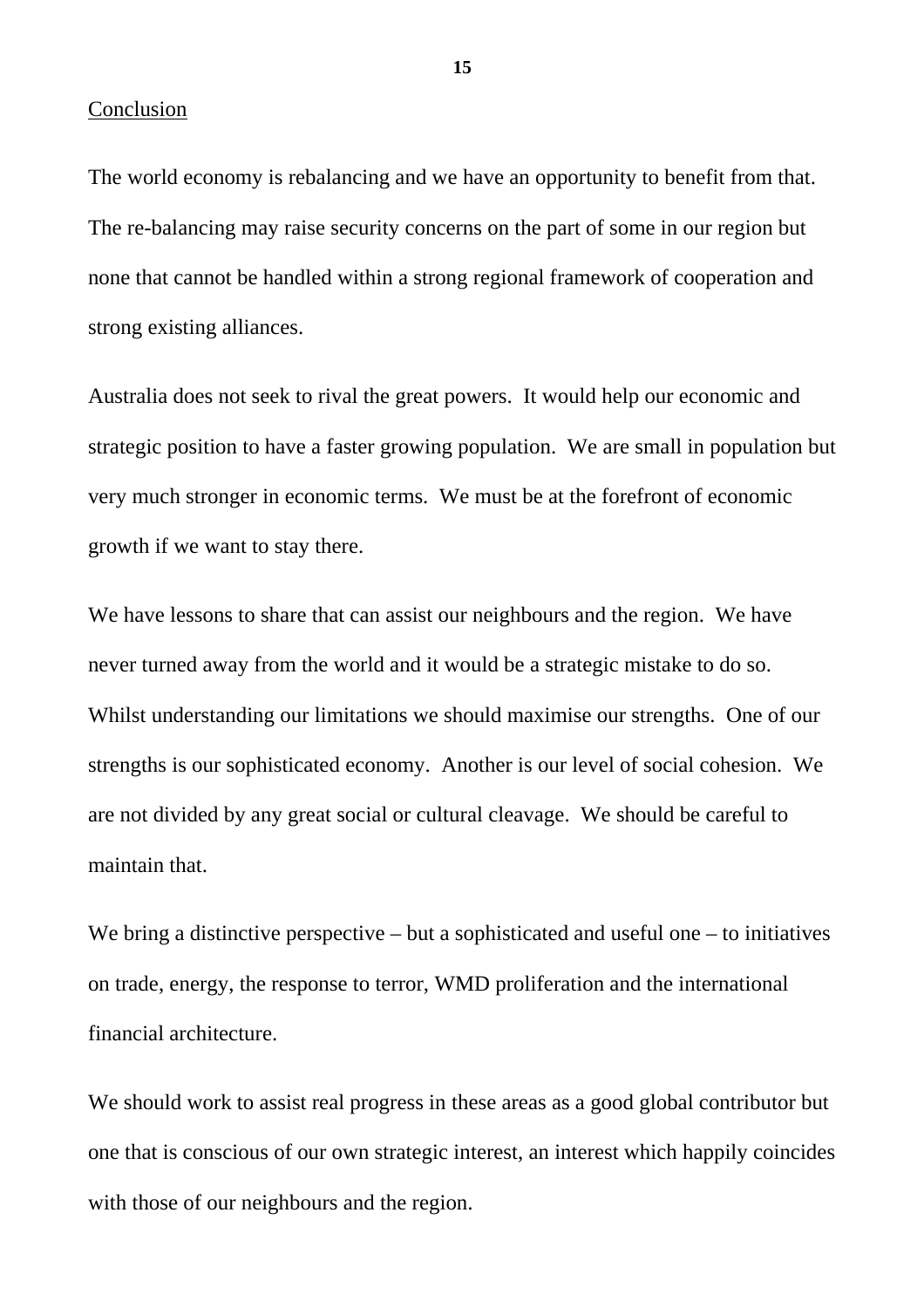### **APPENDIX – PURCHASING POWER PARITY AND MARKET EXCHANGE RATE COMPARISONS OF GDP**

In order to compare the current or future size of individual economies, their respective GDPs need to be expressed in a common currency. This can be done using either purchasing power paritybased (PPP) or market exchange rates.

These alternative methodologies often result in markedly different GDP estimates, in particular for developing economies. These differences stem from the fact that PPP-estimates of GDP take into account divergent price levels across economies. Developing economies with low (non-traded good) prices, for example, will have PPP-derived exchange rates that are higher than their market exchange rates. When expressed in PPP -- as opposed to market exchange rate -- terms, their GDP levels will also be higher.

The 1993 United Nations System of National Accounts recommends using PPP exchange rates when comparing the volume of goods and services produced or consumed in economies (i.e. the size of economies). Market exchange rates are volatile and can be affected by short term factors that do not necessarily relate to a country's long term productive capacity.

PPP-based GDP estimates are also typically used when making long-run economic projections. As developing economy productivity rates converge toward advanced economy levels, many economists would expect their market exchange rates to converge toward their PPP-rates, although in practice the data are mixed.

While PPP measures are conceptually superior to market exchange rates for estimating the size of economies, uncertainty over the calculation of PPP exchange rates means caution should be exercised when considering fine differences between variables, such as rankings between similar sized countries.

#### *China's economic size*

When expressed in PPP terms, China's economy accounts for around 13 per cent of the world's GDP. In market exchange rate terms, China's share is only 4 per cent. The wide divergence of these results underlines the need for caution when interpreting GDP data.

Long-run economic projections should also be interpreted carefully. They are based on a wide range of assumptions -- about demographic trends, productivity rates, policy settings, institutional quality and social stability. These projections should not be seen as forecasts. At best, they provide an insight into possible future scenarios.

A range of long-run projections based on plausible assumptions suggest that China's economy will surpass the US's in GDP terms (when measured by PPP exchange rates) at some point over the coming 30 years. The assumptions underpinning Treasury's PPP-based projections referred to in the speech are set out below. Long-run projections of China's economic size based on (adjusted) market exchange rates point to a less dramatic transition.

A recent Goldman Sachs study ('Dreaming with BRICs: The Path to 2050' – Goldman Sachs, Global Economics Paper No: 99, 2003) estimates that China could overtake Germany in the next four years, Japan by 2015 and the US by 2039. It is important to note that this study factors in a gradual appreciation of China's real exchange rate over time. The assumptions underlying the Goldman Sachs projections are set out below.